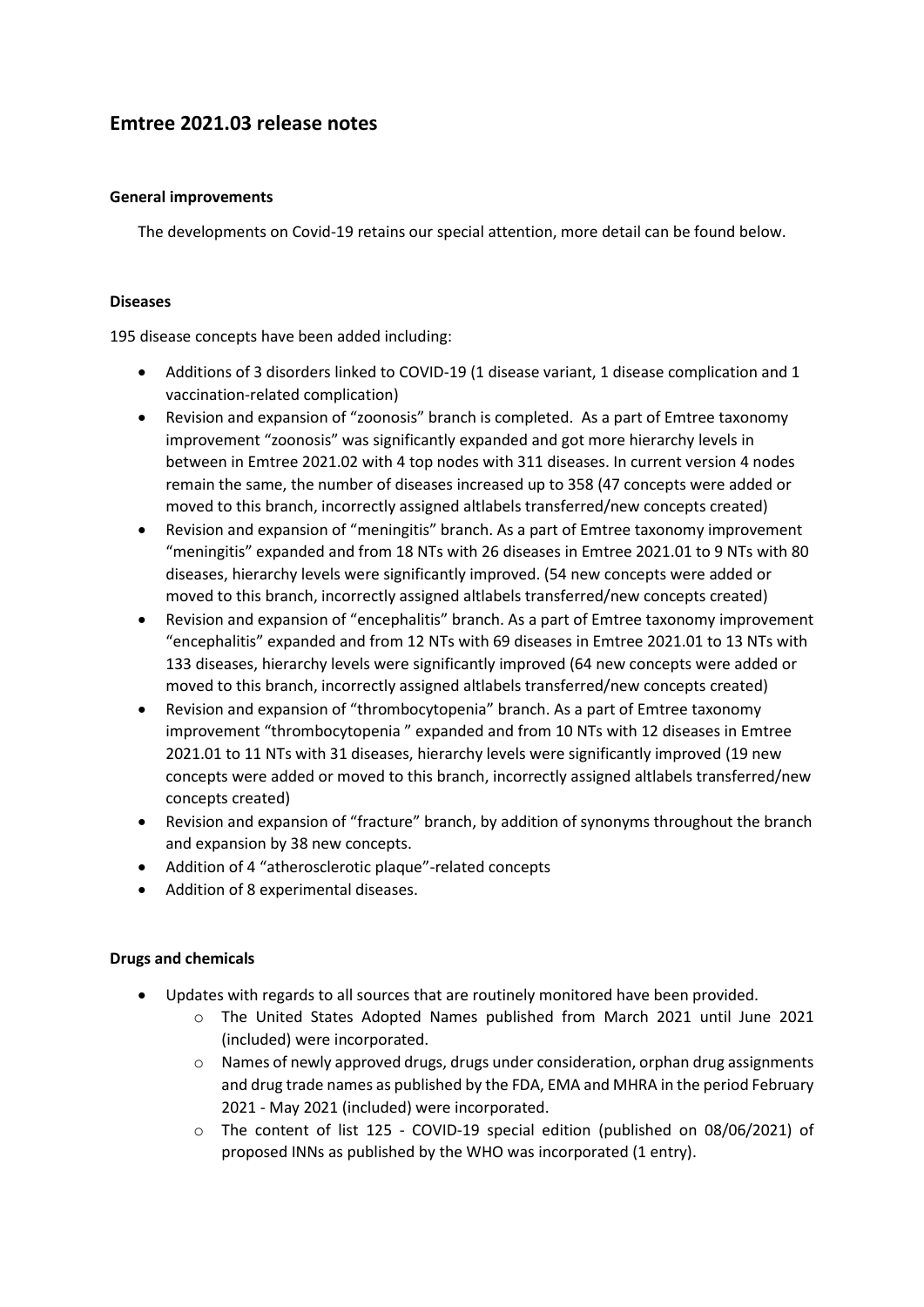- Data on COVID-19 related clinical trials as published on ClinicalTrials.gov (database of privately and publicly funded clinical studies conducted around the world, supplied by the US National Library of Medicine) was used to identify relevant new COVID-19/SARS-CoV-2 concepts or additional synonyms for addition within the regular editorial guidelines.
- Taxonomy data on COVID-19 vaccines was updated with (WHO or nationally) approved vaccines and new trade names etc.
- In total, 108 new concepts were added.

## **Medical devices**

- 37 new device concepts have been added to Emtree. There has been an addition of 28 concepts related to in vitro diagnostic test kits.
- 287 GMDN terms and definitions have been incorporated to existing and new concepts providing a connection with terms as used by FDA's GUDID. 250 of the above GMDN terms are related to in vitro diagnostics. 85 GMDN codes attached to former GMDN terms have been deduplicated, a GMDN code relates to one GMDN term.
- 691 device trade names have been added, including FDA approved devices till date of editorial freeze. 575 device trade names have been extracted from device manufacturer websites; this will be continued for more device manufacturers.
- In total 1063 alternative labels have been added to medical device concepts.

#### **Procedures**

- Expansion of "asepsis"-branch by 7 new sterilization-based procedures.
- Expansion of "orthopedic surgery"-branch by 31 new procedures
- Addition of 6 "immunoprecipitation" and 4 genetic "purification" procedures
- Addition of 5 "myography" procedures

## **Anatomy**

• Addition of 86 SARS-COV-2 related cell lines.

#### **Organisms**

In total: 145 new labels and in total 32 new organism concepts have been added

as part of the integration of COVID-19 related concepts

- Where possible the new synonyms with Greek letters have been added to existing concepts.
- 16 new SARS-CoV-2 isolates/variants/strains have been added to the taxonomy
- 100 new labels have been added

as part of regular improvements:

• 16 new concepts have been added